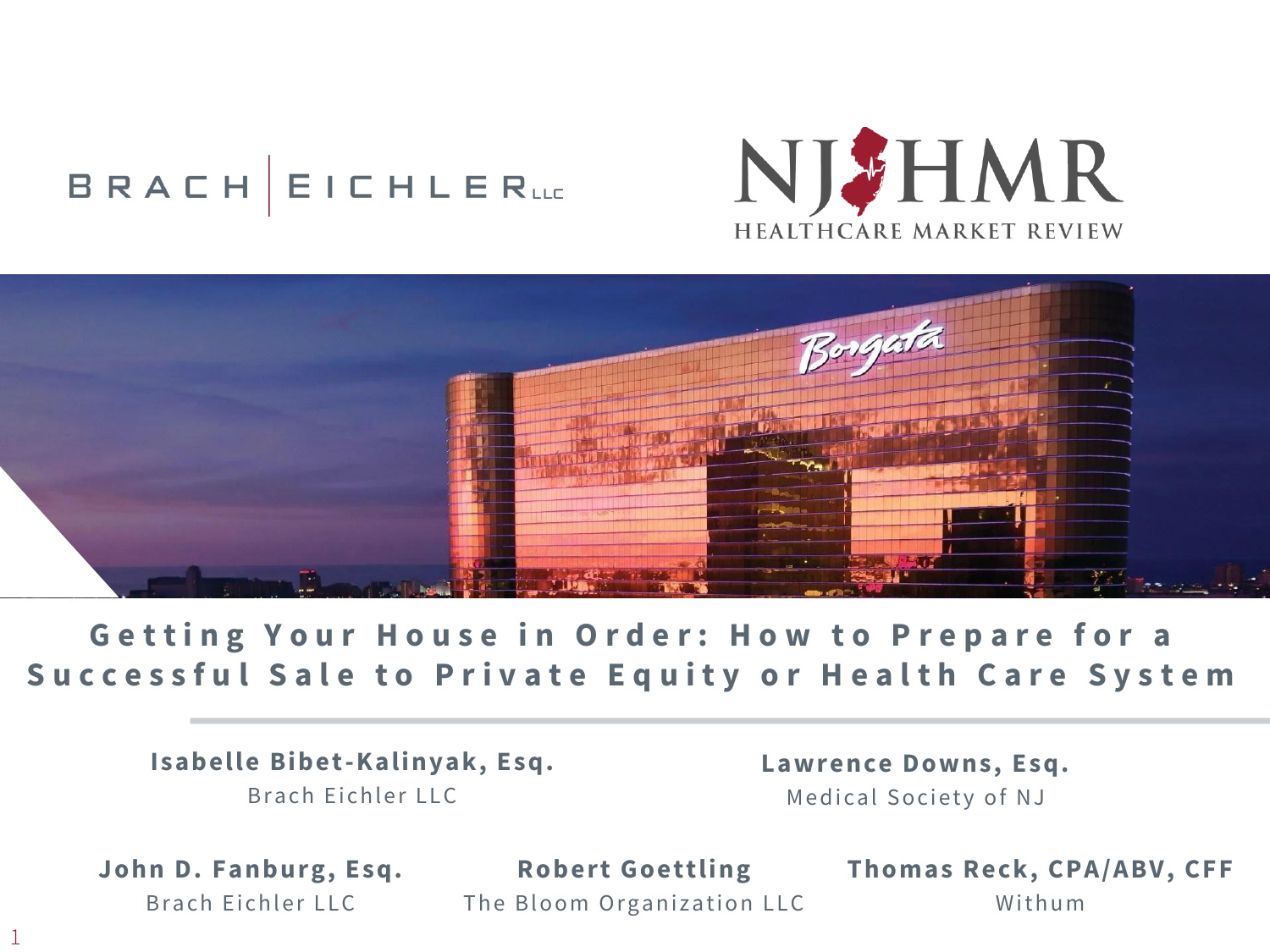## **P R E S E N T E R S**



#### **Isabelle Bibet-Kalinyak, Esq. Member, Brach Eichler LLC**

A seasoned and creative problem-solver, Isabelle Bibet-Kalinyak, Esq., concentrates her national healthcare practice representing clients in complex business transactions including private equity transactions, mergers, and strategic partnerships, HIPAA privacy and security compliance matters, ownership and compensation arrangements, employment and partnership negotiations, medical staff matters, and fraud and abuse issues including compliance with the Stark Law and the Anti-Kickback Statute.

Isabelle leverages her keen affinity for the healthcare industry and her deep knowledge of that sector to serve as a trusted legal advisor to health systems, specialty hospitals, telemedicine virtual platforms, physician group practices, ambulatory surgical centers, laboratories, and more on a broad range of complex healthcare matters.

As one of the few French business attorneys in the U.S. and a first-generation immigrant herself, Isabelle's healthcare practice has over time organically expanded to transnational business transactions and immigration.



#### **Lawrence Downs, Esq. CEO, Medical Society of NJ**

Larry Downs serves as Chief Executive Officer of the Medical Society of New Jersey, the largest organization of physicians in the state. He works on health policy initiatives, legislative and regulatory affairs, healthcare quality improvement, and public health matters.

Mr. Downs also serves as the Executive Director of the *Institute of Medicine & Public Health of NJ*, - The MSNJ Foundation. Prior to accepting the position of CEO, he served as General Counsel to the Medical Society from 2006 - 2011.

Larry has extensive experience in health policy, public opinion research and media advocacy. From 1997 to 2006 Larry was the Executive Director of the New Jersey Breathes (NJB) a coalition of over 40 state-wide agencies working to reduce tobacco use. Larry was one of the principal architects of New Jersey's successful legislative efforts to increase the tax on tobacco products in 1998, 2002 and 2003 and the NJ Smokefree Air Act of 2006.

Before joining MSNJ in 1996, Larry was Director of Cancer Prevention & Control at the American Cancer Society's (ACS) New Jersey Division where he coordinated statewide public education campaigns on the prevention and early detection of cancers.



#### **John D. Fanburg, Esq. Member & Chair, Healthcare Law, Brach Eichler LLC**

John D. Fanburg has more than 30 years of experience in health and hospital law, with an emphasis on corporate, transactional, and regulatory matters for physicians and healthcare institutions. A recognized leader in this sector, John is known for excellence in transactions, perseverance in deal-making, and strength in corporate, M&A, and regulatory matters.

His broad experience representing major hospitals, diverse medical groups, solo practitioners, and statewide physician specialty organizations provides him with in-depth knowledge of all aspects of the business of healthcare. He helps healthcare providers position themselves to deal with the constantly evolving medical marketplace, particularly healthcare reform. John provides counsel on strategic alliances and transactions relating to physician practices, hospitals, ACOs, ambulatory surgery centers, and medical homes. He also offers guidance on regulatory compliance, corporate compliance, HIPAA, litigation, and government investigations.

A member of the firm's Executive Committee, John is the recipient of a number of honors and awards.

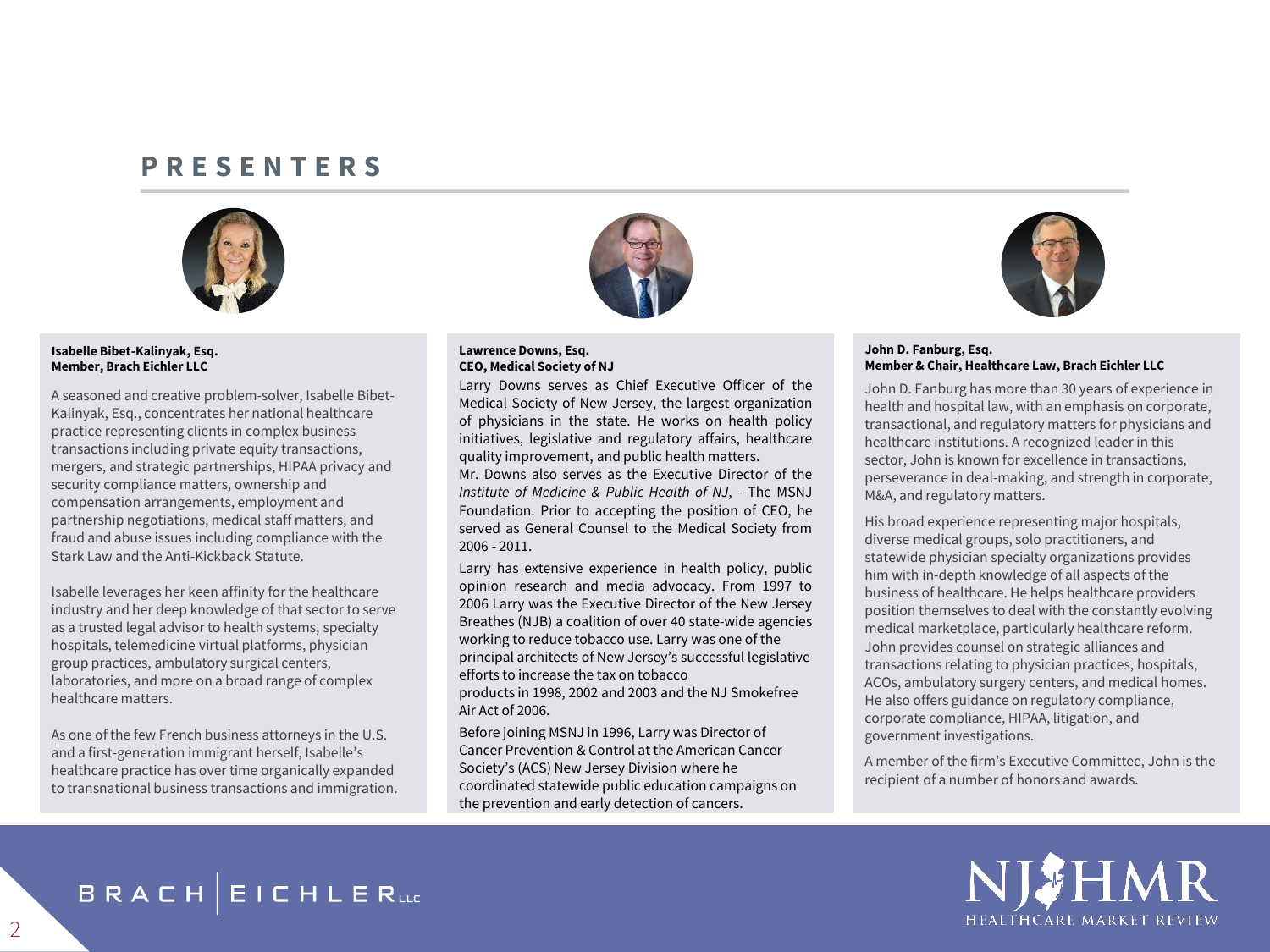### **P R E S E N T E R S**



#### **Robert Goettling Principal, The Bloom Organization LLC**

Bob Goettling has thirty years of experience in the healthcare industry. He primarily focuses on the transactional aspects of physician practices, ambulatory surgery centers (ASCs), physician joint venture projects with health systems, private equity firms, and strategic buyers throughout the United States. Since 2007, Mr. Goettling has led The Bloom Organization's transaction services team. He is a licensed investment banker and securities principal. Mr. Goettling has been instrumental to The Bloom Organization's mergers and acquisitions advisory group, which has become the leading physicians sell-side advisory firm closing over \$3 billion in transactions.

Before joining The Bloom Organization, Mr. Goettling cofounded NovaMed, Inc. (Nasdaq: NOVA), one of the original practice management firms in the 1990s, where he held a variety of senior-level executive positions during his twelve years with the company, including senior vice president of corporate development. After joining Henry Bloom, president and founder of The Bloom Organization, as the two pioneers of sell-side physician representation, they represented HIG Capital and its ASC company, Surgery Partners (Nasdaq: SGRY), which acquired NovaMed in 2011.



#### **Thomas Reck, CPA/ABV, CFF Partner, Withum**

Provides forensic accounting and business valuation services to New Jersey Courts, attorneys, corporations and individuals.

Performs investigations pertaining to damage claims, business litigation, mergers and acquisitions and matrimonial matters.

Provides business valuations, cash flow and lifestyle analysis, asset tracing and mediation services in matrimonial matters.

Valuation services specific to the healthcare industry including various types of physician practices and ambulatory surgical centers.

Forensic and Valuation services specific to the automotive industry.

Valuation services specific to the restaurant and leisure industry.

Compensation analysis for various industries including the healthcare industry-specific to productivity metrics.



**BRACH EICHLERLLE**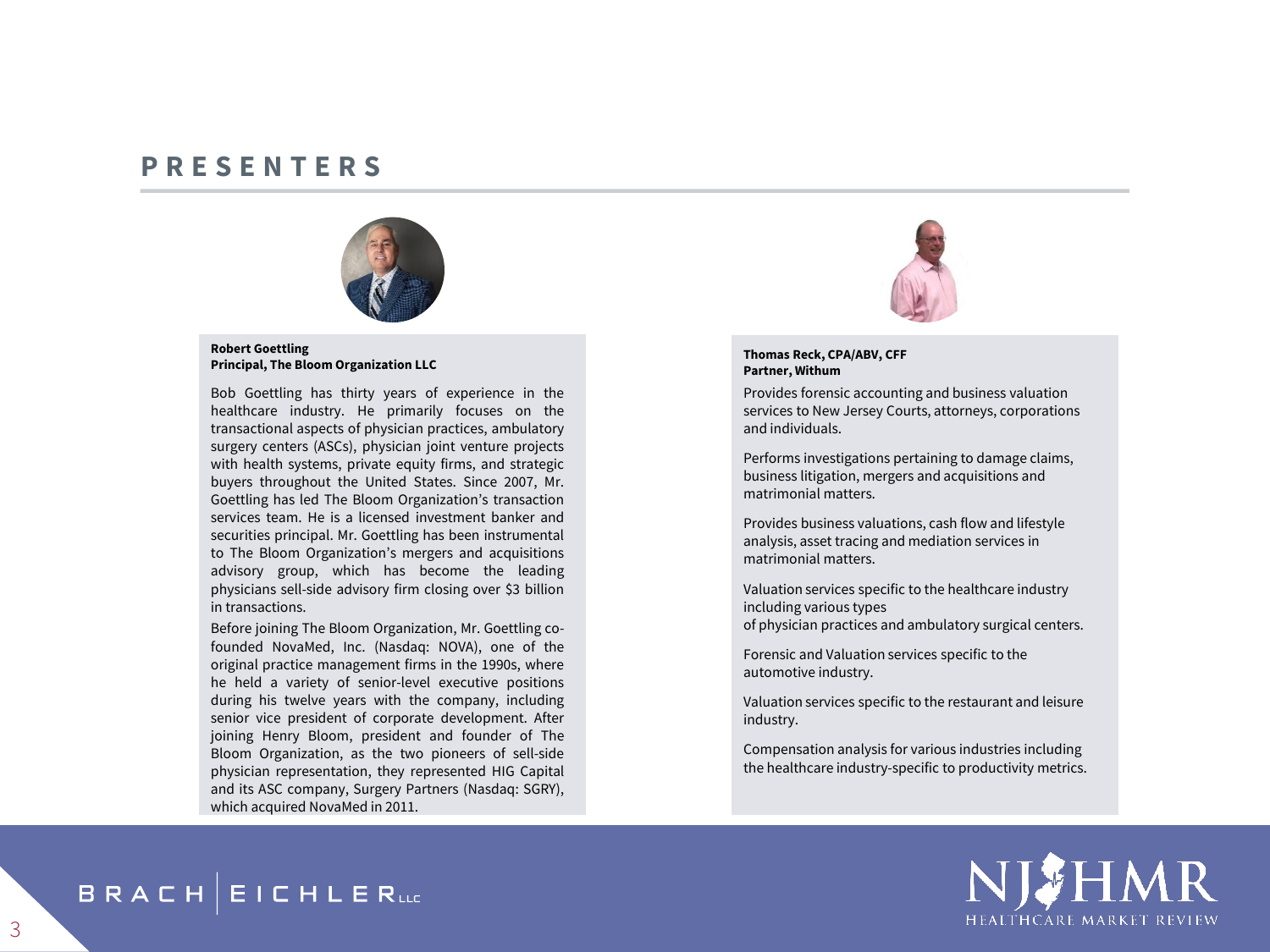# **Considerations in Preparation of Sale**

- Know your revenue and associated collections. Billings and collections are key.
- Anticipate questions surrounding insurance company contracts concentration, terms, etc.
- It is best to have "clean" records but anticipate a quality of earnings analysis to determine cash flow regardless.
- Discuss with counsel forming an MSO if non-physician buyer.
- Be ready to discuss your operational processes and controls.

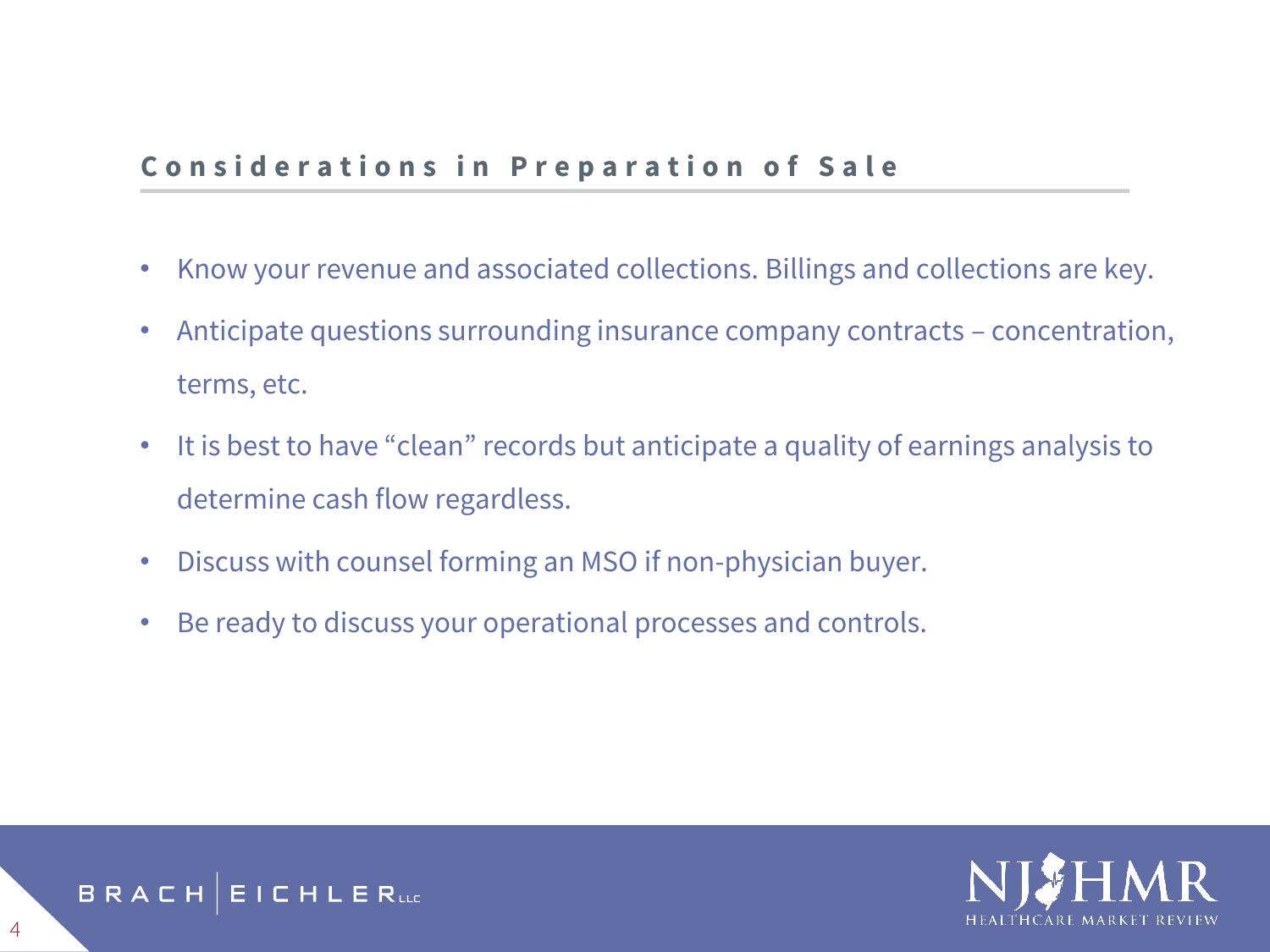**Q & A**







5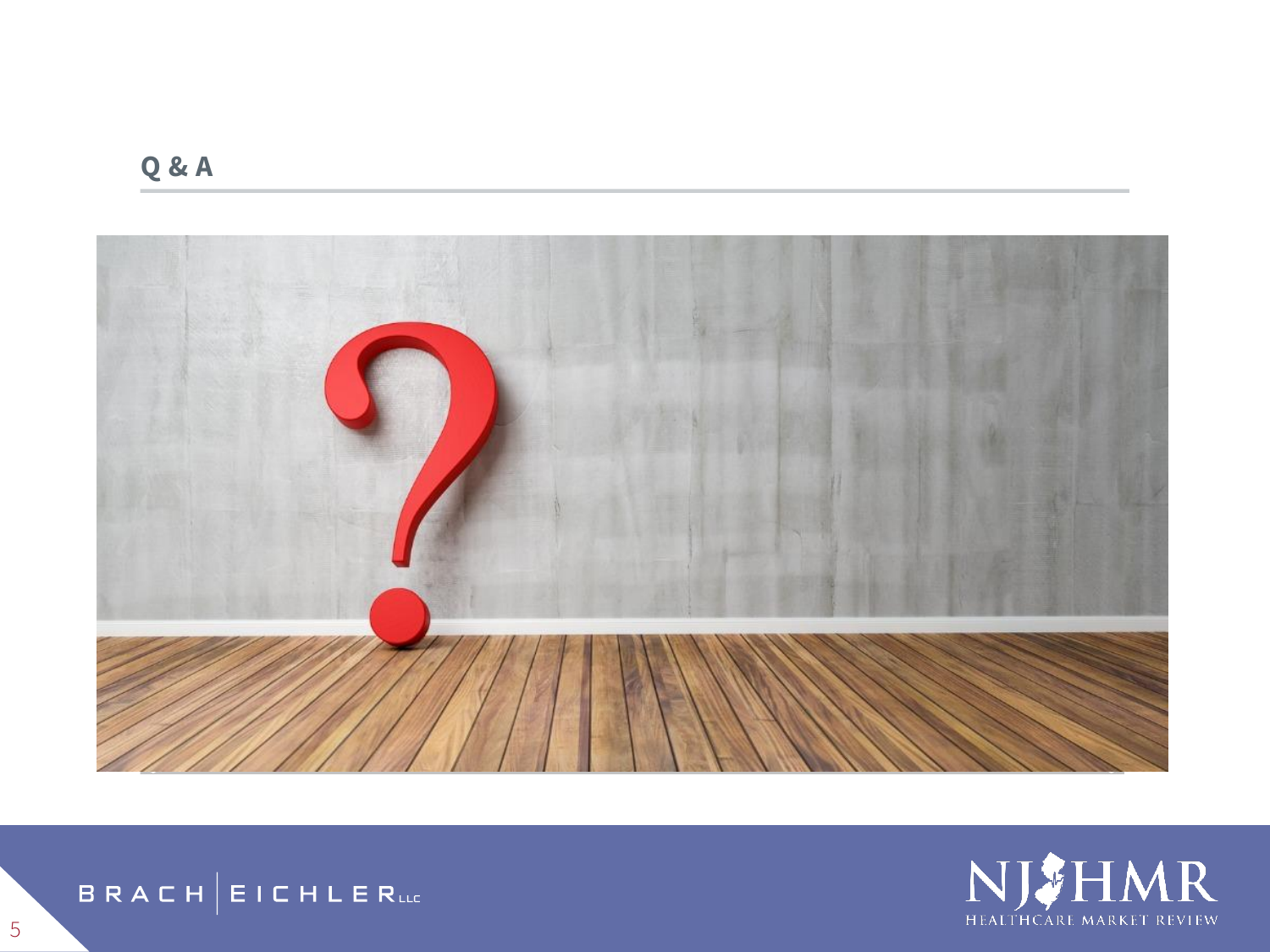## **T H A N K Y O U !**



**Isabelle Bibet-Kalinyak, Esq.**

Member, Brach Eichler LLC

973-403-3131

ibibetkalinyak@bracheichler.com



**Lawrence Downs, Esq.** CEO, Medical Society of NJ

ldowns@msnj.org





6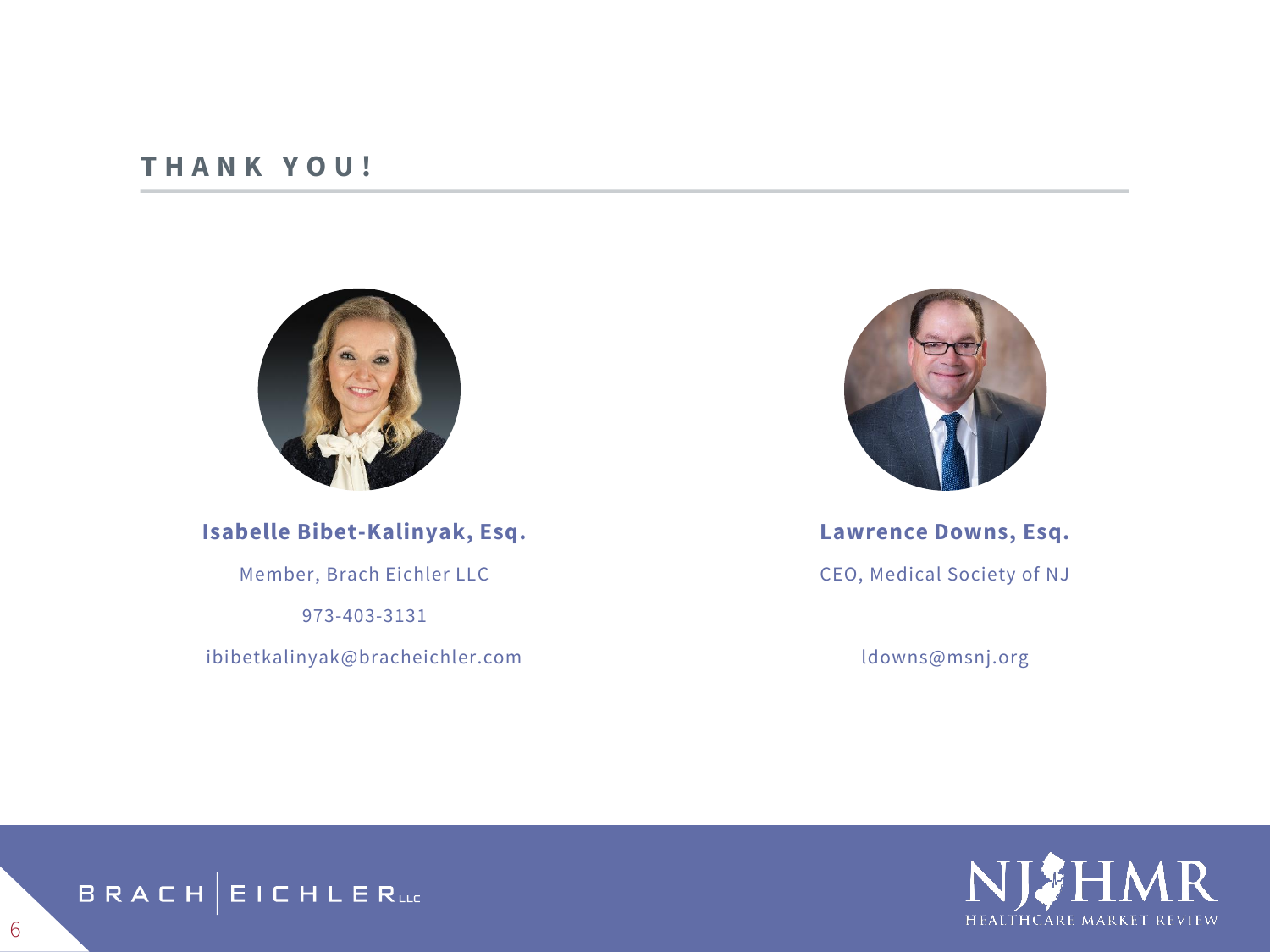## **T H A N K Y O U !**





**John D. Fanburg, Esq,** Managing Member, Brach Eichler LLC 973-403-3107

jfanburg@bracheichler.com

### **Robert Goettling**

Principal, The Bloom Organization LLC

305-974-0700

rgoettling@bloomllc.com

### **Thomas Reck, CPA/ABV, CFF**

Partner, Withum

treck@withum.com





7